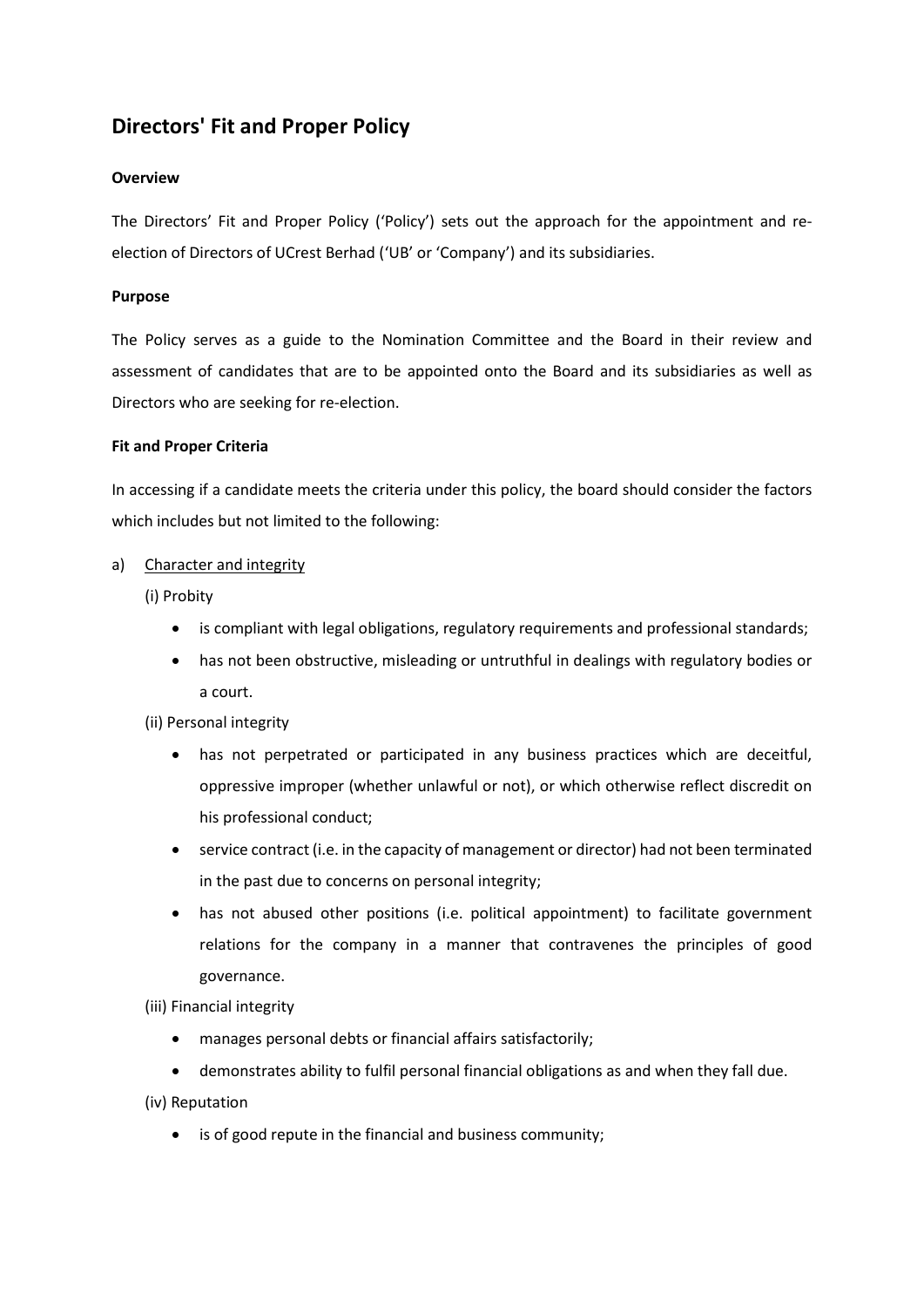- has not been the subject of civil or criminal proceedings or enforcement action, in managing or governing an entity for the past 10 years;
- has not been substantially involved in the management of a business or company which has failed, where that failure has been occasioned in part by deficiencies in that management.

### b) Experience and competence

(i) Qualifications, training and skills

- possesses education qualification that is relevant to the skill set that the director is earmarked to bring to bear onto the boardroom (i.e. a match to the board skill set matrix);
- has a considerable understanding on the business and workings of a corporation;
- possesses general management skills as well as understanding of corporate governance and sustainability issues;
- keeps knowledge current based on continuous professional development;
- possesses leadership capabilities and a high level of emotional intelligence.
- (ii) Relevant experience and expertise
	- possesses relevant experience and expertise with due consideration given to past length of service, nature and size of business, responsibilities held, number of subordinates as well as reporting lines and delegated authorities.
- (iii) Relevant past performance or track record
	- had a career of occupying a high-level position in a comparable organization, and was accountable for driving or leading the organization's governance, business performance or operations;
	- possesses commendable performance record as gathered from the results of the board effectiveness evaluation.

## c) Time and commitment

(i) Ability to discharge role having regard to other commitments

- able to devote time as a board member, having factored other outside obligations including concurrent board positions held by the director across listed issuers and nonlisted entities (including not-for-profit organizations).
- (i) Participation and contribution in the board or track record
	- demonstrates willingness to participate actively in board activities;
	- demonstrates willingness to devote time and effort to understand the businesses and exemplifies readiness to participate in events outside the boardroom;